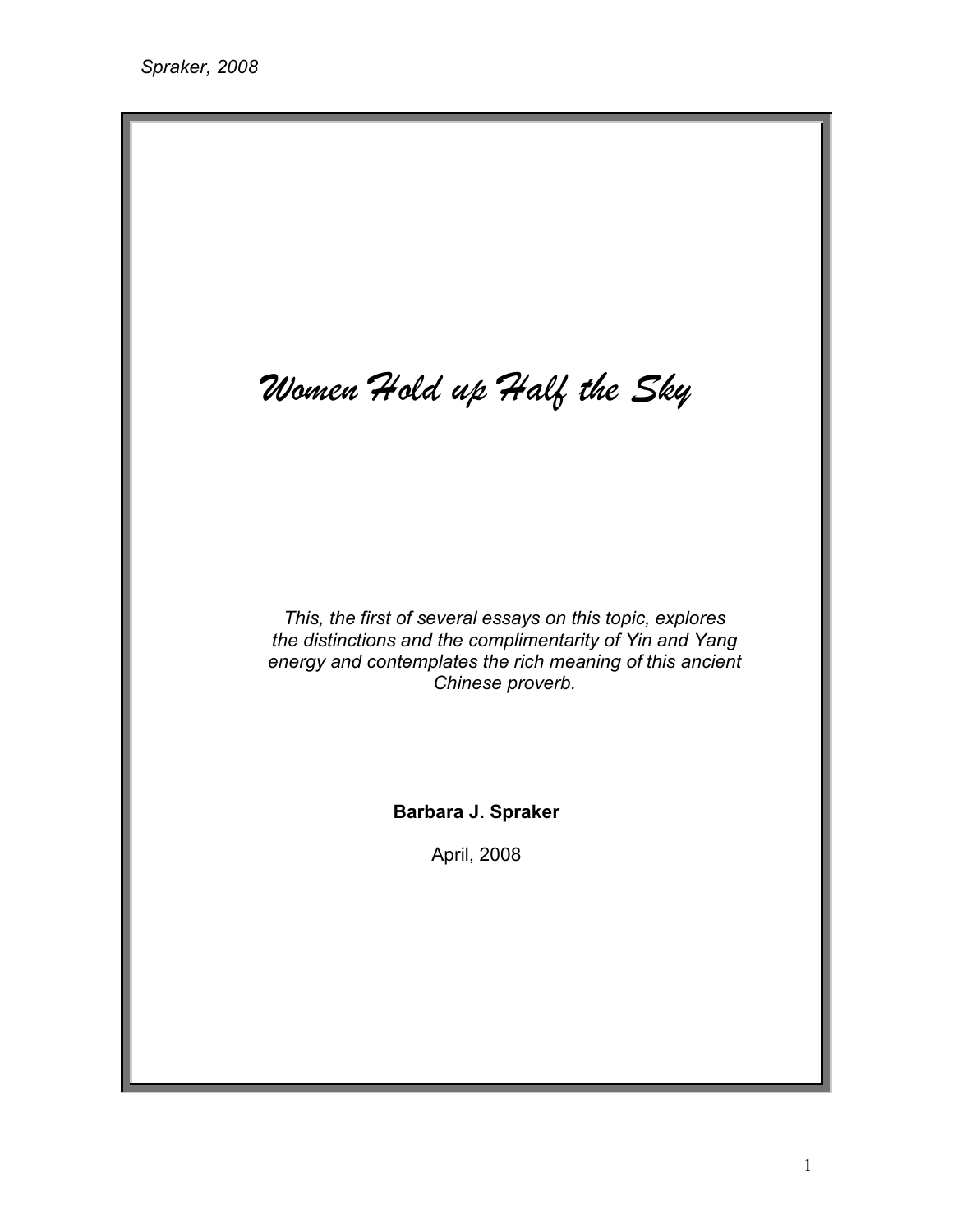## *Women Hold up Half the Sky*

So claims an ancient Chinese proverb – "Women Hold up Half the Sky." This amazing image doesn't describe women sitting under the shade tree while men hold up the sky. It doesn't suggest women are competing with men to hold up the sky. And it doesn't suggest there are simply more men to hold up the sky. Not at all! What it evokes is a picture of women fully bringing their unique gifts to the task, bringing their ways of holding up the sky.

Image is the soul speaking to us – rich, subtle, nuanced, pictures worth a thousand words. The temptation is to let the image be, and speak itself to each

## person. *Women Hold up Half the Sky* – end of story.

At the same time we yearn to explore the deeper meaning of image, to share our interpretations, to discern collective, not just individual meaning. When we share different viewpoints, several paths emerge.

One is the path of wholeness and commitment to the greater good, the awareness of individual effort for collective benefit. After all, it is not the sky "above my house" I am holding; it is the atmosphere we share - all of us that inhabit this planet, this blanket that surrounds the planet as a whole, this context in which we all, male and female, exist.

Another path related to this greater good, requires us to "let go" of our ego and lay claim to our deeper personal power, rooted in our unique gifts, perspective and passions, as well as to our place in the universal wisdom stream. This path enables us to understand that while we are individuals doing our work, our role in holding up the sky is not about ego, it is about the common good. So we "let go" of comparison and competition and listen inside for that place where our unique contributions are called for. When we are centered in our personal power, we are connected – connected to our highest vision, to others with whom we share our task, and to the continuum of wisdom and insight that is our birthright.

A third path recognizes these different energies that combine in this collective effort. Women are not men in drag. Some of the energies are active, expansive, conscious of the self. Others are responsive, conservative, conscious of the environment. Such differences lighten the burden.

A fourth path is one that sees clearly that this task is dynamic, not static. Just as those holding up the sky have individual gifts and energies, so the sky is continually changing, storm clouds gather and disperse, winds arise and subside,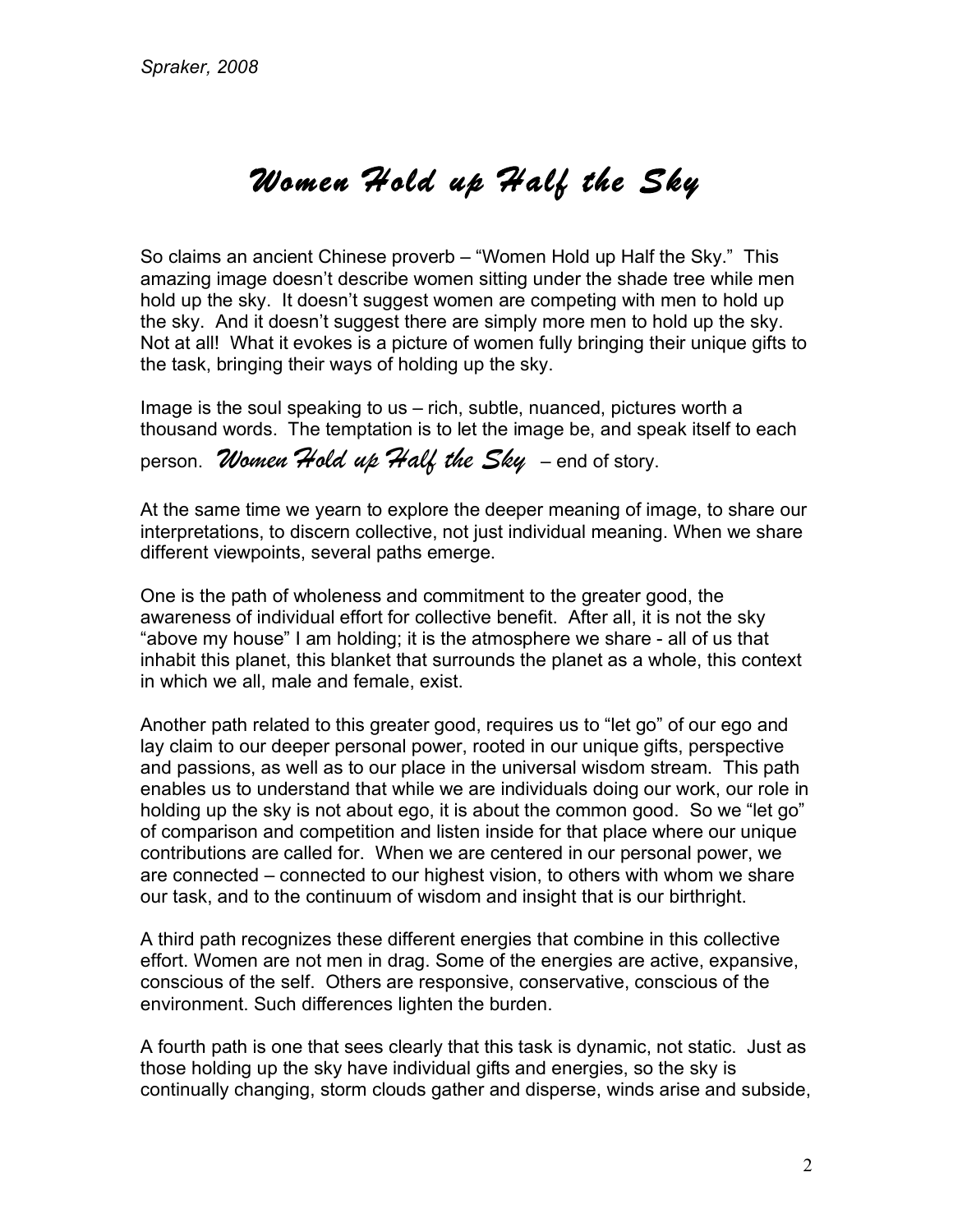the sun warms the air and disappears and coolness returns. So those who are "holding the sky" are engaged not in holding tight to a pillar, but are engaged in a dynamic, interdependent, co-creative dance - in relationship with colleagues and with the sky itself in its continual changes.

And, it is not just women. The other half of the sky is held up by men. This doesn't come into the world as a new idea.

The ancient philosophy of Taoism provides a powerful and profound perspective for understanding the essence of these paths - of wholeness, of interdependence, and of the different energies required for "holding up the sky."

All things connote the *Yin* and the *Yang*," Taoism teaches. "And the *Yin* and the *Yang* keep acting upon each other / And thus things keep changing and unifying themselves." (The Book of Tao, Chapter 42) The interaction of *Yin* and *Yang* create the continual, emergent process of transformation.

This *Yin* and *Yang* described in the Tao Te Ching are described by mythologist, Joseph Campbell as the sunny side of the stream and the shady side of the stream.

*Yang* is of the sunny side; *Yin*, the shady. On the sunny side there is light, there is warmth, and the heat of the sun is dry. In the shade, there is the cool, rather, of the earth, and the earth is moist. Dark, cold, and moist; light, hot, and dry: earth and sun in counter-action. These are associated, further, with the female and the male as the passive and active principles. There is no *moral* verdict here intended; neither principle is "better" than the other; neither "stronger" than the other. They are the two equally potent grounding principles on which all the world rests, and in their interaction they inform, constitute, and decompose all things." (Campbell, 1972, p. 119)

In her research into cross-cultural mythology and symbols, Angeles Arrien reveals that this distinction of complementary energies is part of many cultural traditions.

In Oriental cultures, the Emperor archetype represents dynamic, initiatory power known as *Yang* energy. Jungian psychology refers to this symbol as a representation of the *animus* or masculine energy. In Greek mythology, this symbol is Zeus, the father or the patriarch. (Arrien, 1997, p. 37)

The Empress archetype is the principle of love with wisdom. "The Greeks referred to this symbol as Demeter, the Earth Mother. . . . In Jungian psychology, she is the *anima*, the feminine nature." She is the "Goddess principle, or what the Orientals would refer to as the power of *Yin* energy." (Arrien, 1997, p. 33)

Fritjof Capra, physicist and systems theorist, elaborates on these distinctions and draws out profound implications. He interprets *Yin* energy as "responsive, consolidating, cooperative activity, and Yang energy as aggressive, expanding, competitive activity." (Capra, 1982, p, 38) Further, Capra sees *Yin* and *Yang*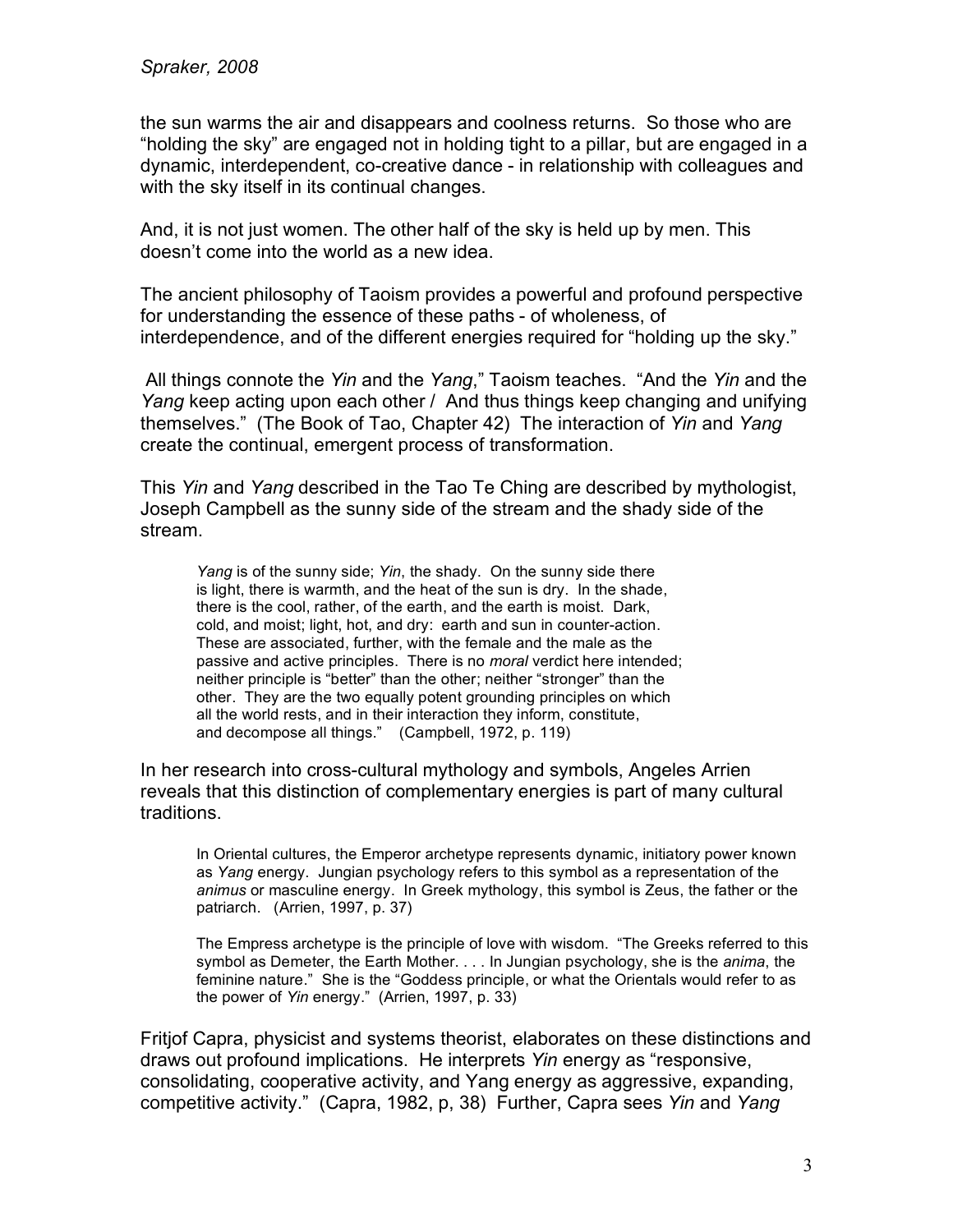energy as related to two modes of consciousness, two different kinds of knowing. "The rational and the intuitive are complementary modes of functioning of the human mind. Rational thinking is linear, focused and analytic. It belongs to the realm of the intellect, whose function it is to discriminate, measure and categorize. Thus rational knowledge tends to be fragmented. Intuitive knowledge, on the other hand, is based on a direct, nonintellectual experience of reality arising in an expanded state of awareness. It tends to be synthesizing, holistic, and nonlinear." (Capra, ibid.) He identifies these associations with *Yin* and *Yang*:

| Yin          | Yang        |
|--------------|-------------|
| feminine     | masculine   |
| contractive  | expansive   |
| conservative | demanding   |
| responsive   | aggressive  |
| cooperative  | competitive |
| intuitive    | rational    |
| synthesizing | analytic    |

Thus Capra draws us into a deeper reflection on the distinctions between *Yin* and *Yang* energy. His perspective is that for the past three centuries, our culture has consistently favored the *Yang* over the *Yin* energies, and that our economic, social and political structures reflect and reinforce this imbalance.

Those of us living on this planet today who have roots in western historical traditions, have grown up within this economic, social, political culture. This suggests that beliefs such as:

- rational thinking is of greater value than intuition,
- competition is superior to cooperation,
- science is to be trusted more than religion,
- initiative is superior to responsiveness -

are embedded in our own basic assumptions. (Capra, p. 39) And, it nudges us to expanded awareness that our culture is way out of balance!

These different perspectives are not abstract concepts. They play out in our daily lives at work, at home, and in the community. Susan illustrates the distinctions in her story of terminating employees. General manager of an Asian manufacturing corporation, Susan noted that she and her male counterparts used the same corporate guidelines for terminating employees when reductions in staff were necessary.

"There's a big difference, though," she said, "in how we interpret and carry out those guidelines. I see my male colleagues explain the situation to the employees affected. They describe the exit process and collect the employees' keys. The task is accomplished and they move on to their next project. I just don't handle it the same way. I spend more time with the individuals. I invite them to talk about the impact on the rest of their life. I listen for their primary concerns and offer any help I can provide, which may simply be listening with empathy."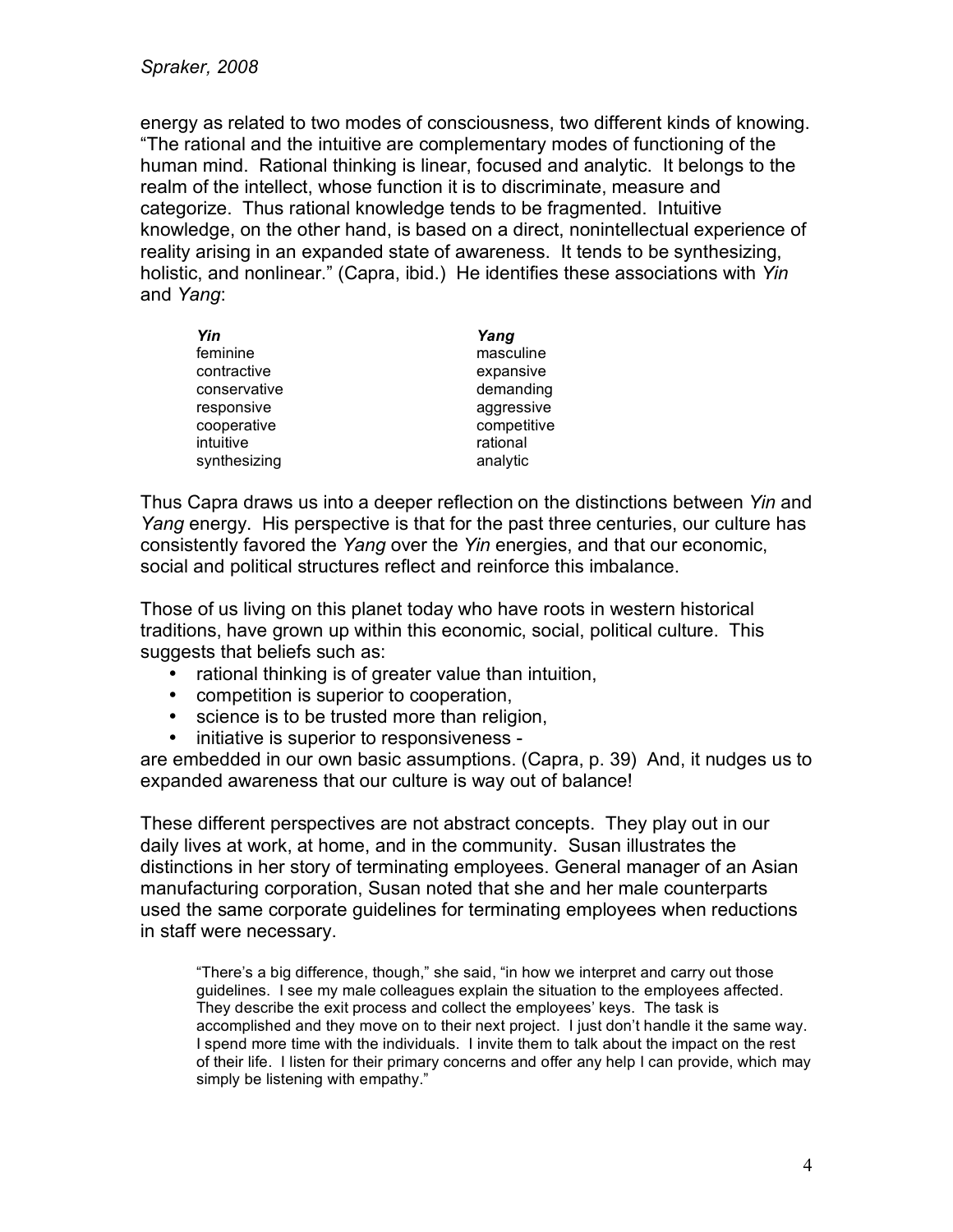Recent research by scholars in two quite different disciplines provides insight into specific ways in which *Yin* and *Yang* energy manifests and suggests possible ways Yin energy uniquely "holds up the sky" in ways that benefit all.

In her research into developing personal identity and maturity in moral judgment, Carol Gilligan focused on women. Her findings led to her development of a theory of morality based on notions of responsibility and care, a sense of relationship, a sense of connection. This contrasted dramatically with the results of Lawrence Kohberg's research, conducted with young men, which found that moral maturity centered on objectivity and the value of abstract laws and universal principles for resolving ethical conflicts. Women, Gilligan found, consistently expressed a wish not to hurt others and the hope that in morality could be found a way of solving conflicts so that no one would be hurt. (Gilligan, 1993, p. 65) Women give much attention to context and dialogue and pursue mutual understanding and resolution rather than depending on abstract principles.

Gilligan concluded that, for men, the definition of self comes through a process of separating self from the world and others, and for women, the self is delineated through connection to others, the world and the situation in question. (Gilligan, p. 37.)

How this expands our understanding of dealing with ethical issues! Yes, we need laws and principles for resolving ethical conflict. But that is only one avenue. Many conflicts are more effectively resolved through dialogue, through mutual understanding, through consideration of the context.

Turning to another discipline for perspectives on the distinctions between *Yin* and *Yang* energy, we find scientific studies that reveal that the impact of stress on the human body is experienced quite differently by men and by women.

The discovery that women respond to stress differently than men was made in a classic "aha" moment shared by two women scientists who were talking one day in a lab at UCLA.

"There was this joke that when the women who worked in the lab were stressed, they came in, cleaned the lab, had coffee, and bonded", says Dr. Laura Klein. "When the men were stressed they holed up somewhere on their own. I commented one day to fellow researcher Shelley Taylor that nearly 90% of the stress research is on males. I showed her the data from my lab, and the two of us knew instantly that we were onto something." (Professional Women's Network) (http://www.pwn.org/content.asp?ID=1564&I=2548)

The subsequent study conducted by Taylor, Klein and colleagues (Taylor, et al., 2000) argues that while fight or flight may be an effective adaptive response for males, females' responses are marked more by a pattern they call tend and befriend. "Tending involves nurturant activities designed to protect the self and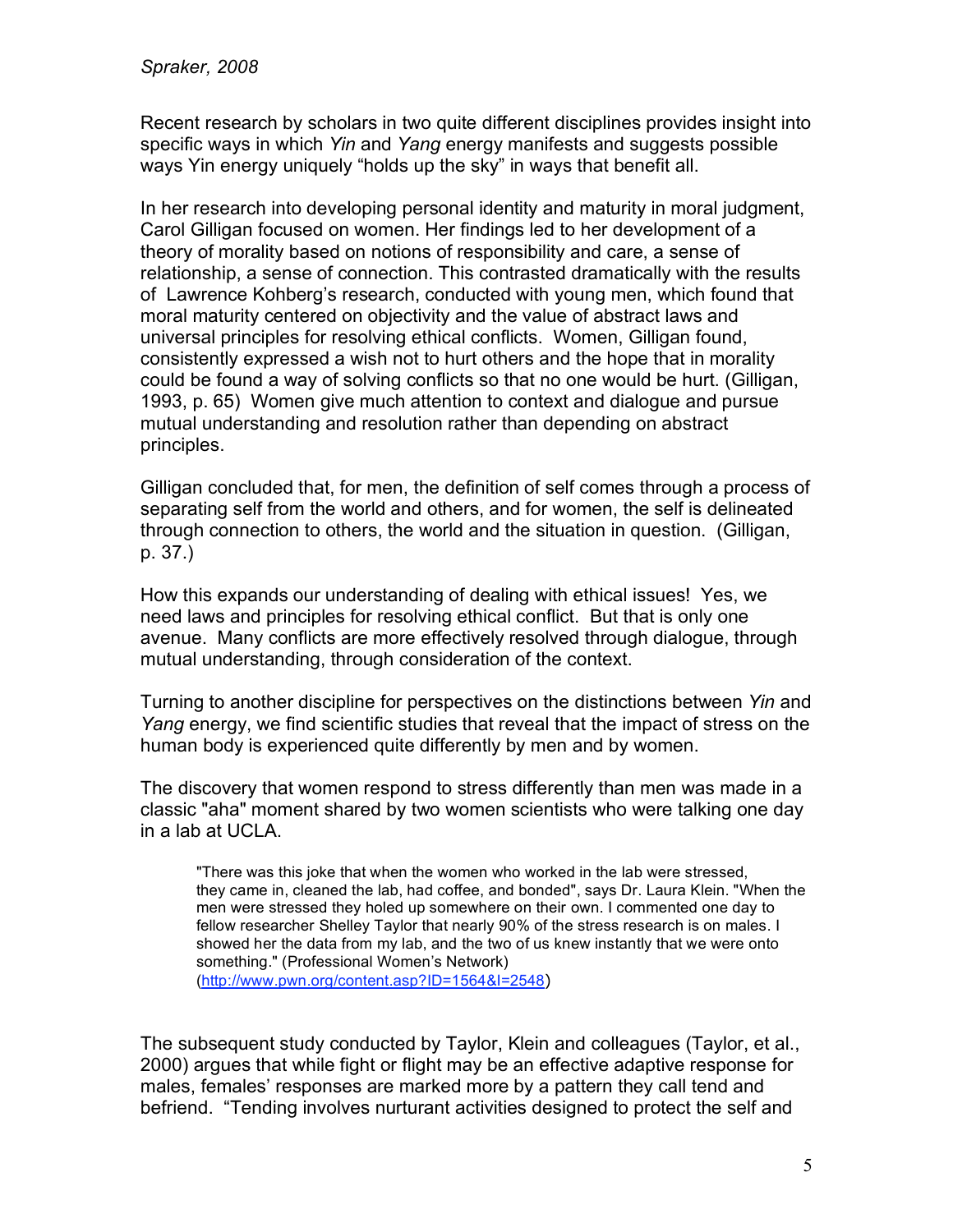offspring that promote safety and reduce distress; befriending is the creation and maintenance of social networks that may aid in this process." (p. 411) They found that research on human males and females shows that under conditions of stress, the desire to affiliate with others is substantially more marked among females than among males. "In fact, it is one of the most robust gender differences in adult human behavior, other than those directly tied to pregnancy and lactation, and it is the primary gender difference in adult human behavioral responses to stress." (p. 418)

Authors of the study conclude that the "tend and befriend" response of women to stress is not only very real, but also very healthy. "The present analysis is suggestive of health implications for females. If a downregulated stress response in females produces relaxation and affiliation, this may help to explain the 7  $\frac{1}{2}$  nonspecific years that women live longer than men." (p. 424) Authors of the report also note that their analysis "suggests important implications for social support processes." (ibid.)

Once again, examining the distinctions between Yin and Yang energy, and *honoring* the unique characteristics of Yin energy, offers huge potential in terms of improving individual and collective health and well being. Suppose Yin energy was represented proportionately in situations of conflict, in confrontations, in emergency situations. Already in medical care, the value of support systems is seen as critical to the recovery of patients.

Differences between *Yin* and *Yang* energy are described in countless ways by women in stories of their every day experience.

"I know there are principles, and even a whole industry, focused on how to do effective fundraising," said Sarah, "but when a friend needed support for a project she was working on, I invited three other couples for dinner and made soup. At the end of the evening we had raised \$2000."

While I think of attorneys as "by the book" professionals, when I contracted with them to create a training project, I never considered a formal "needs assessment" survey, explained Barb. Instead we had two roundtable (literally) brown bag lunches and I listened while they talked about what they really needed and what was most important to develop through the training."

What happens when half of those holding the sky are excluded? As Capra reminds us "it is easy to see that our society has consistently favored the *Yang* over the *Yin*.

For the past several hundred years Western science and its manifestation in industrial society has spawned a world view of prediction and control, envisioned as division of labor, hierarchical communication and power, discrete disciplines,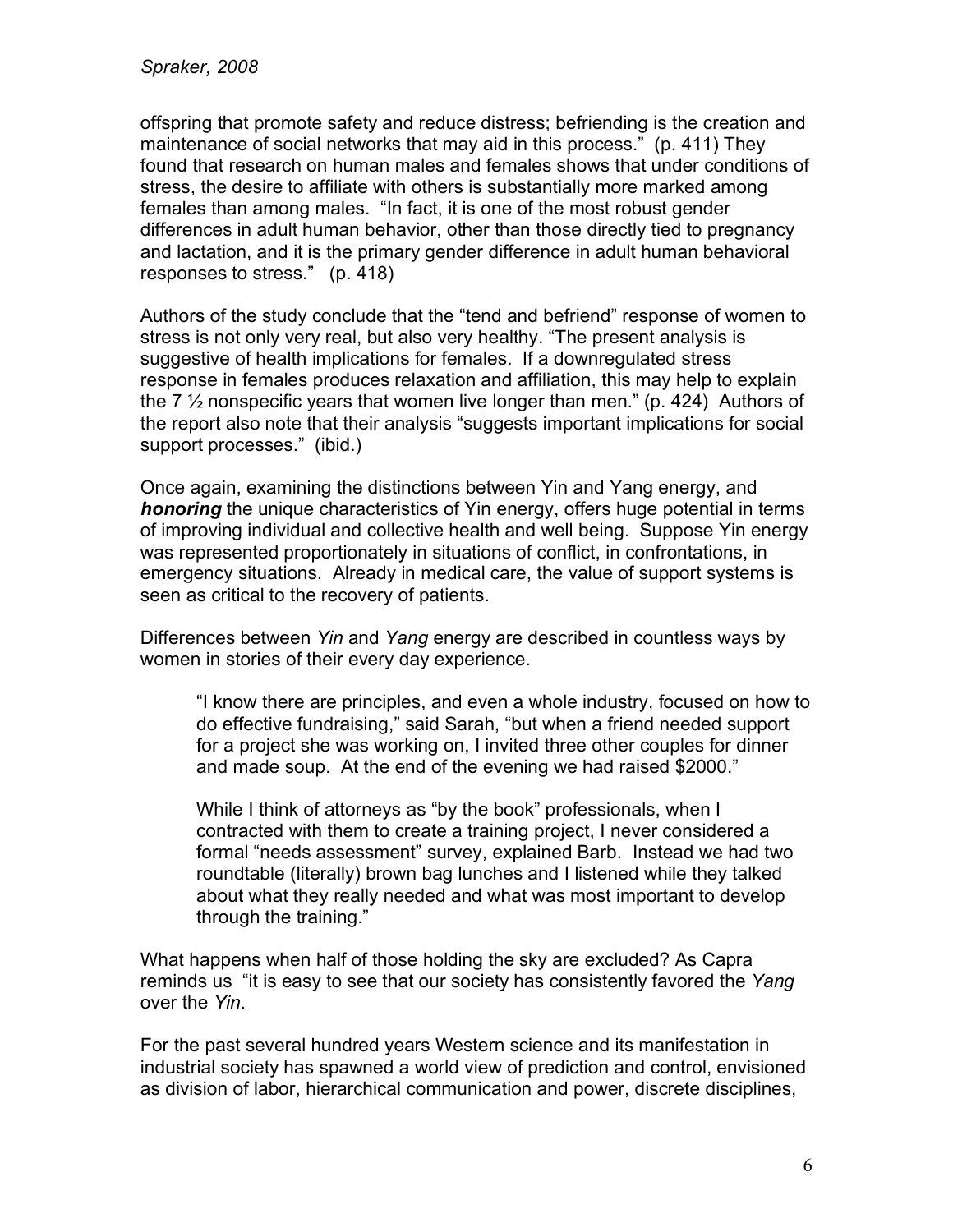projects and tasks. And for centuries prior to this, monarchies, empires and feudal systems manifested *Yang* energy, an energy that is assertive, externalized, hierarchical, oriented to power over others and which routinely uses force to achieve desired results.

The cumulative results of this *Yang* energy, trying to dance without its partner, have currently riveted our attention. While the benefits of scientific discovery, industrial production and technological innovation are manifold, the consequent costs are literally killing us. The air we breathe and the water we drink are polluted. The strategy of war for solving conflict simply escalates the conflict, increases fear, and devastates families, cities and nations.

*Yang* energy is inadequate simply because it is incomplete. It is half of a whole.. As the driving force for hundreds of years, it is embedded in a mechanistic worldview that is incapable of creating a holistic, sustainable world. Reductionistic analysis and linear, step-by-step thinking dominate. Problems are broken into parts that can be more easily addressed. *Yang* energy incorporates a belief in "objectivity," an assumption that "I" am outside the system, able to observe what is happening rationally, with clear perception, and make judgments untainted by personal bias or emotion.

- I can use quantifiable methods to support my objective approach.
- I can pursue technological innovations as discrete products and processes, separate from potential use or impact.
- I can develop productivity improvements with the only criteria that they increase our bottom line results.
- I can promote research and new product development without concern about potential impact unless specific constraints apply. These constraints come from "outside."

Coming full circle, Western physicists are now describing a world that looks much like the one described thousands of years ago by the ancient Taoists. During the last century, experiments in the atomic and subatomic world brought scientists to the unexpected reality that the atoms, so long considered the solid building blocks of matter, consisted, in fact, of space within which tiny particles – the electrons – moved around the nucleus. (Capra, 1983, p. 78). Out of the dramatic discoveries of quantum physicists during the early decades of the  $20<sup>th</sup>$  century, a new worldview emerged characterized as holistic, organic, ecological, systemic. Physicists shifted from describing matter as composed of basic building blocks, to describing it as a complex and dynamic web of interrelationships (p. 81).

These interrelationships carry us back to the idea of cooperation between Yin and Yang energy.

Carriers of *Yin* energy, we have big work to do. As *Yin* energy becomes more and more active in this dance of holding up the sky, adding the emphasis on relationship and interconnectedness, on nurture and development, on intuitive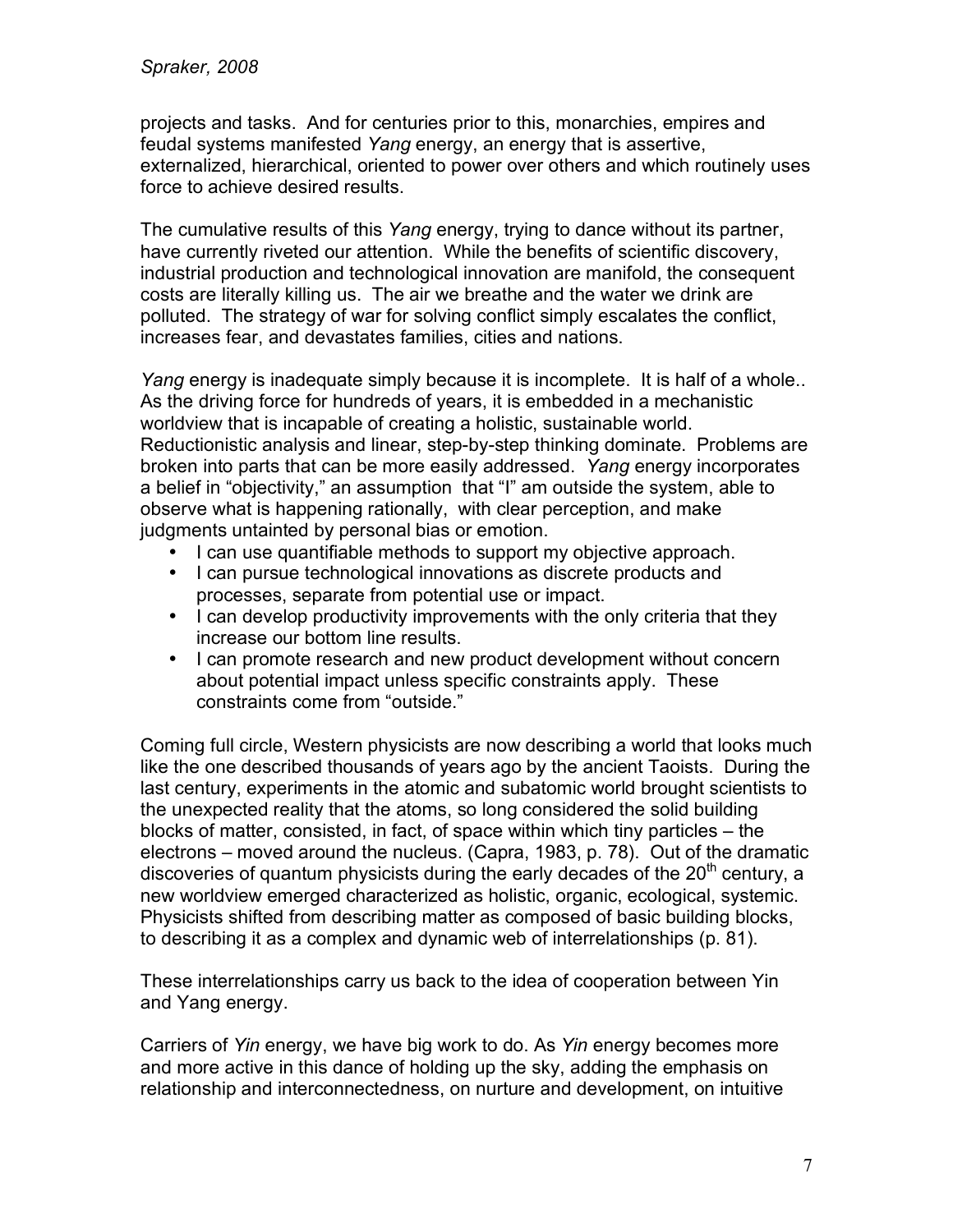ways of knowing, the dance will become richer and more powerful. We may quite possibly become smart enough to truly create a world that works for all, that continually recreates and regenerates itself for the greater good.

If women are to bring their gifts to "holding up the sky," we must not neglect the dynamic nature of our work; we are engaged in a co-creative dance. These *Yin* and *Yang* energies represent two poles of continual interaction, the **process** of continual transformation. In his last book, Alan Watts, American philosopher, in collaboration with Al Chung-liang Huang, describe *Yin* and *Yang* as principles and explain the key to the relationship between *Yin* and *Yang* as mutual arising or inseparability. (Watts, 1875, p. 22) *Yin* and *Yang* are like the "different, but inseparable, sides of a coin, the poles of a magnet, or pulse and interval in any vibration." (p. 23) Watts acknowledges that it is difficult for the Western mind to easily understand that the void is creative or that being comes from nonbeing. ... The art of life," they remind us, "is not seen as holding to Yang and banishing Yin, but as keeping the two in balance, because there cannot be one without the other." (p. 21) Transformation and change are continual and flow from the interaction of Yin and Yang.

While archeology reveals actual, and extended, periods of time when such a dynamic, interactive, interdependent way of life existed (Eisler, 1988. Min Jiayin, ed., 1995) this view has been largely buried for many hundreds of years. Never completely destroyed, it has, nevertheless been barely, and fleetingly, visible over centuries of time.

As Fritjof Capra wisely reminds us, "In human biology masculine and feminine characteristics are not neatly separated but occur, in varying proportions, in both sexes. Similarly, the Chinese ancients believed that all people, whether men or women, go through *Yin* and *Yang* phases. The personality of each man and each woman is not a static entity but a dynamic phenomenon resulting from the interplay between feminine and masculine elements. (Capra, p. 36) In fact, in the classic *Yin/Yang* symbol, the essence of each element is included in the other, or as Carl Jung described it, every woman has her animus and every man his anima qualities. We must support our own wholeness as we support the wholeness of our world.

After all these words, let us return to the image.

## *Women Hold up Half the Sky*

Let it speak to you as you contemplate its meaning for you.